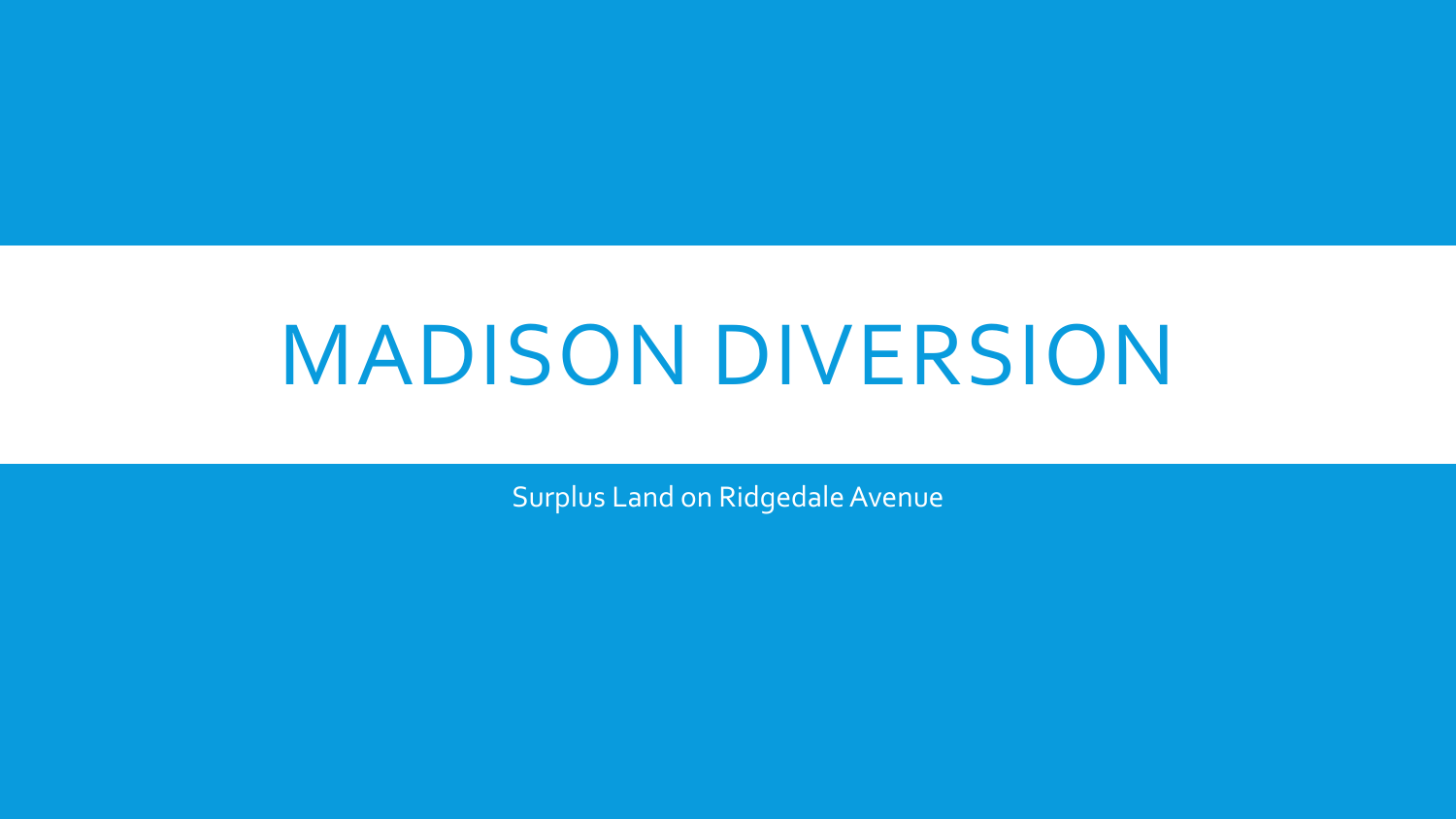# THE PROPERTY

- Two Tracts Totaling 2.107 Acres
	- North Parcel 0.694 acres
	- South Parcel 1.473 acres
- South Parcel Adjacent to Madison High School
- Located Along Access Road to Madison Recreational Complex
- Not Currently Used For Any Public Purpose
- Fenced-off From the Public
- Soil Contamination
- Part of Larger 39-acre Recreational Complex
- Originally in Florham Park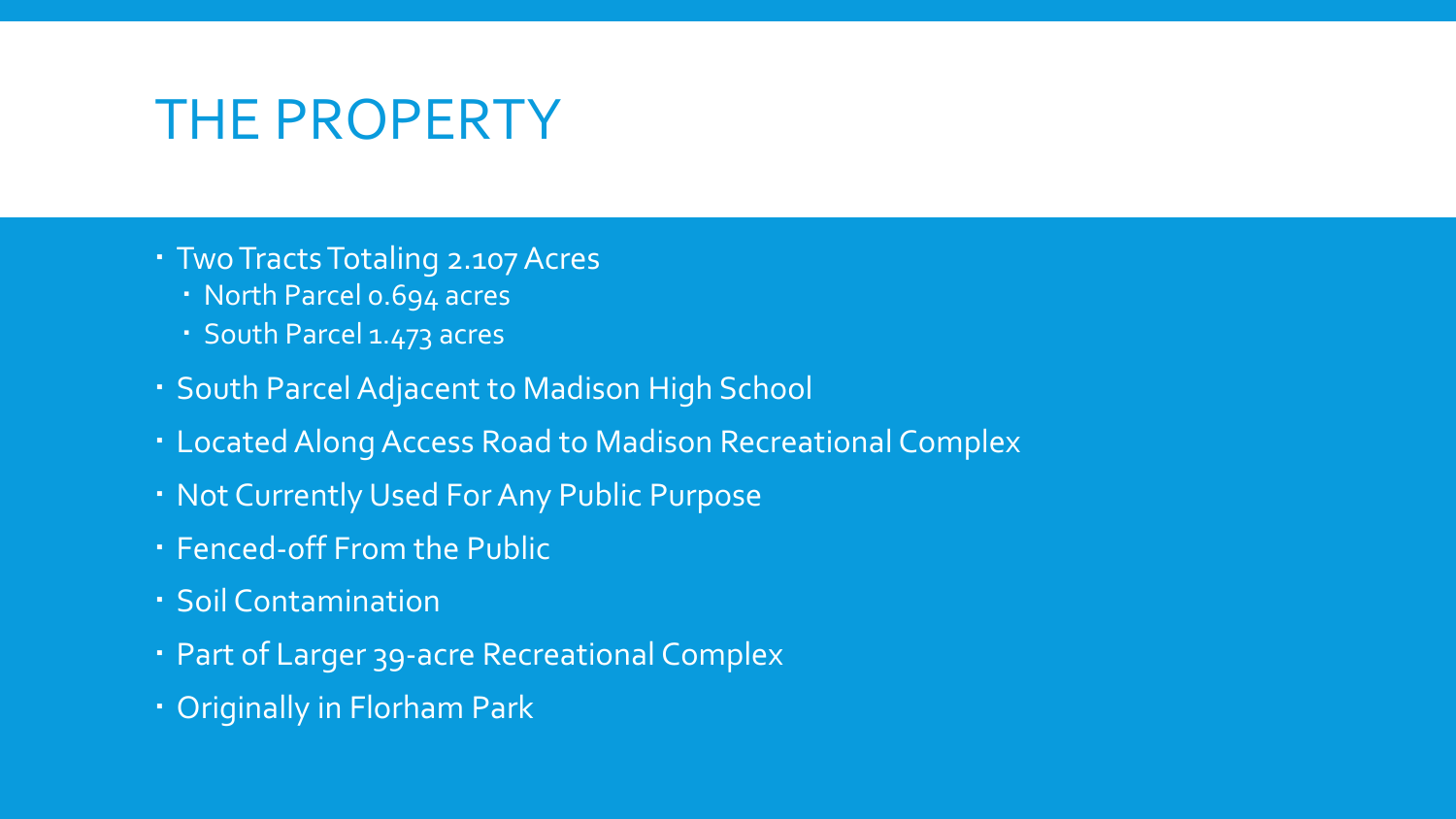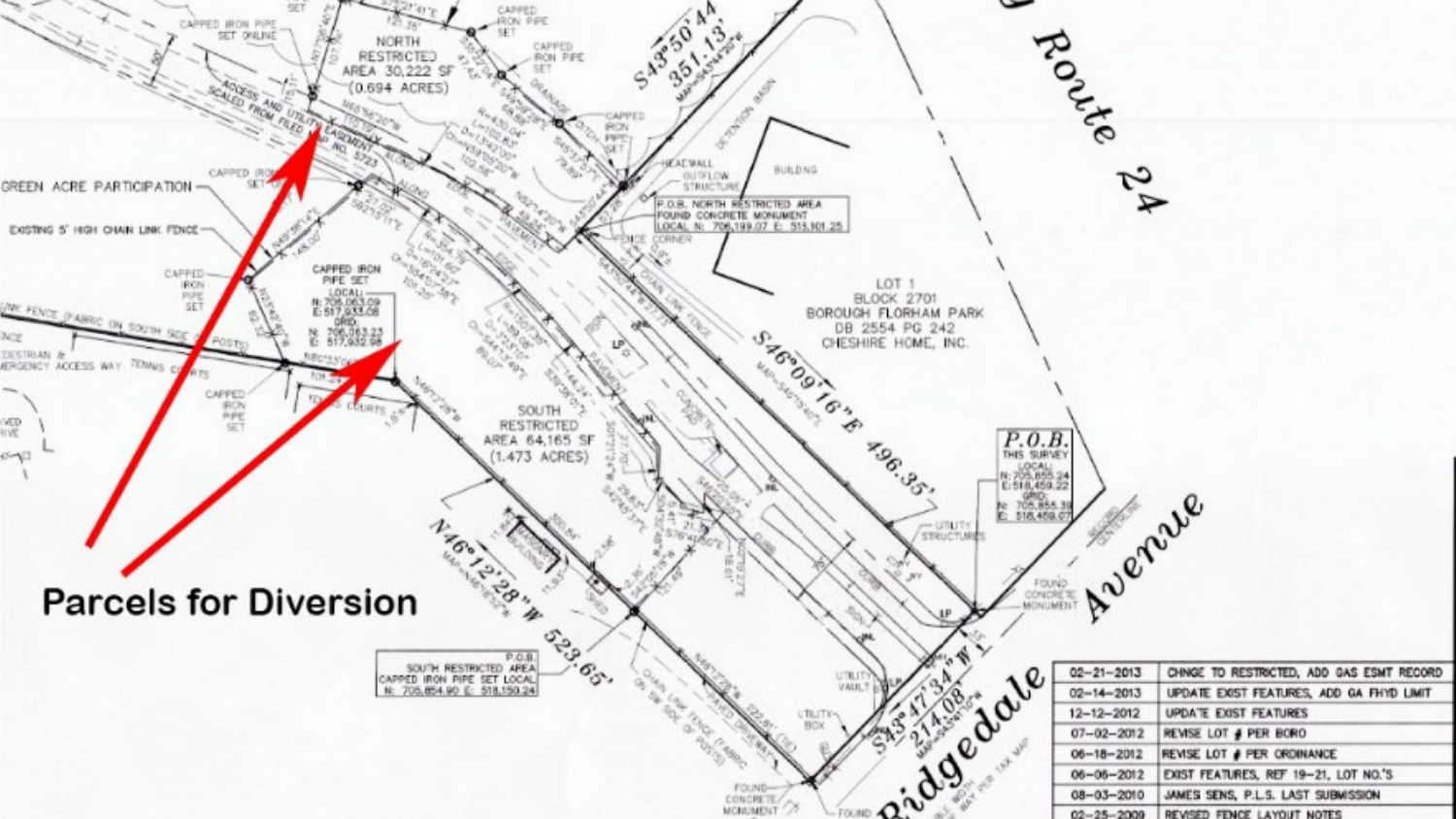# WHAT IS A DIVERSION ?

- Process to Remove Deed Restrictions From Preserved Open Space Land
- · Purposely Difficult Process
- Requires Demonstration of a Compelling Public Purpose
- Need to Demonstrate Lack of Alternatives
- Requires Compensation to Entity
	- Replacement Land
	- Monetary Compensation
- Public Process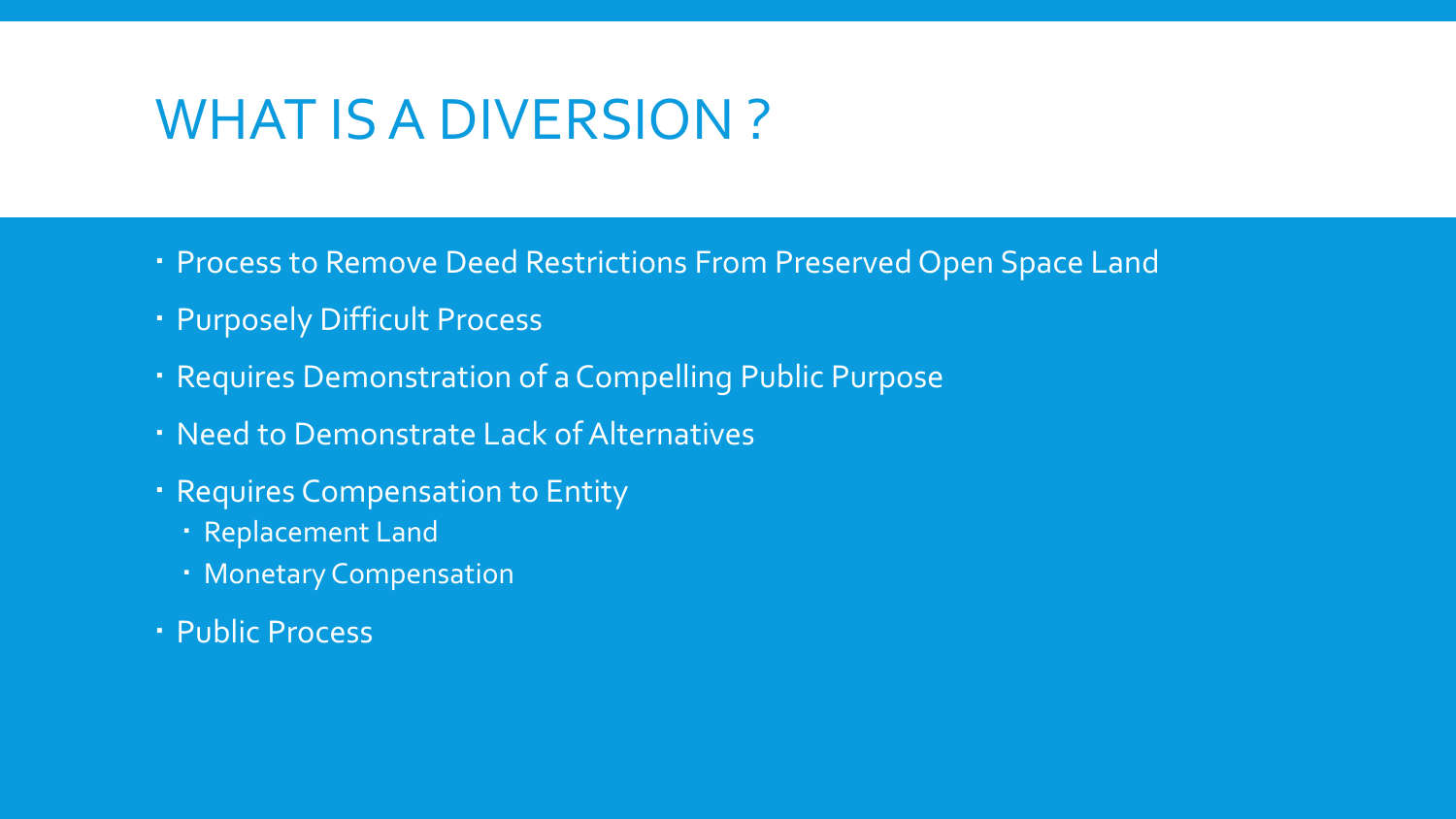## WHY IS A DIVERSION NECESSARY?

- Property was Purchased by Madison Borough for Public Recreation
- Purchase was Funded by NJ Green Acres Program and Morris County Open Space Trust Fund
- Permanent Deed Restrictions Placed on Property
- Subject Parcels Were Excluded From Restrictions by Green Acres
	- Remainder of Recreation Complex is Covered by Restrictions
	- Excluded Due to Contamination Issues
- Morris County did not Exclude This Portion of Property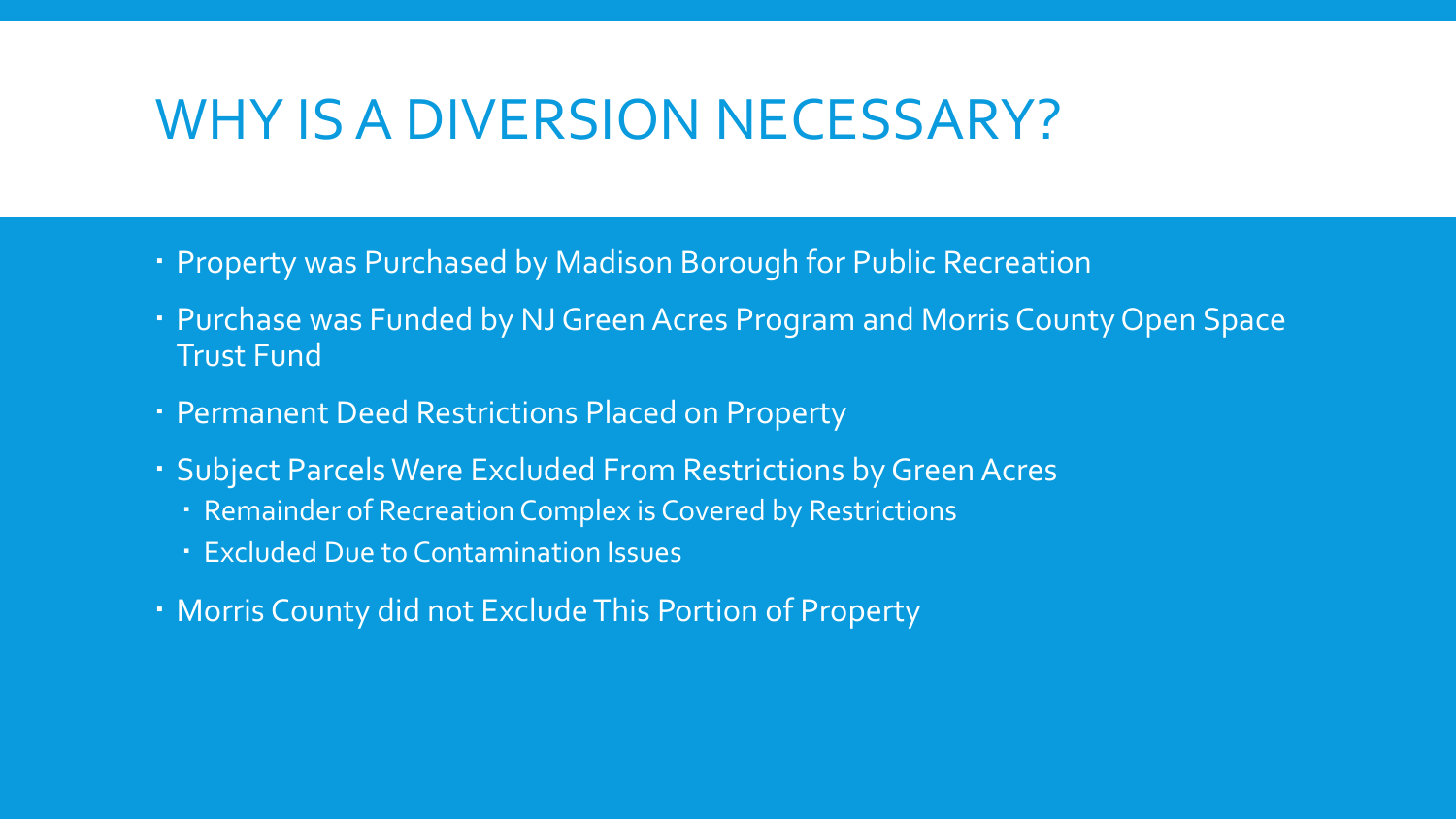# WHY REQUEST DIVERSION?

- Madison is in Litigation Regarding its Affordable Housing Obligation
- Proposed Settlement of Litigation
- Madison has Prepared a Comprehensive Plan to Meet its Affordable Housing Requirements
- Conducted a Borough-Wide Assessment of Available Land
- Identified Extremely Limited Number of Candidate Parcels
- Only One (the subject tracts) Under Municipal Control
- Property is Not Currently Used for Public Purpose
- Plan Utilizes All Available Methods But Still Needs This Site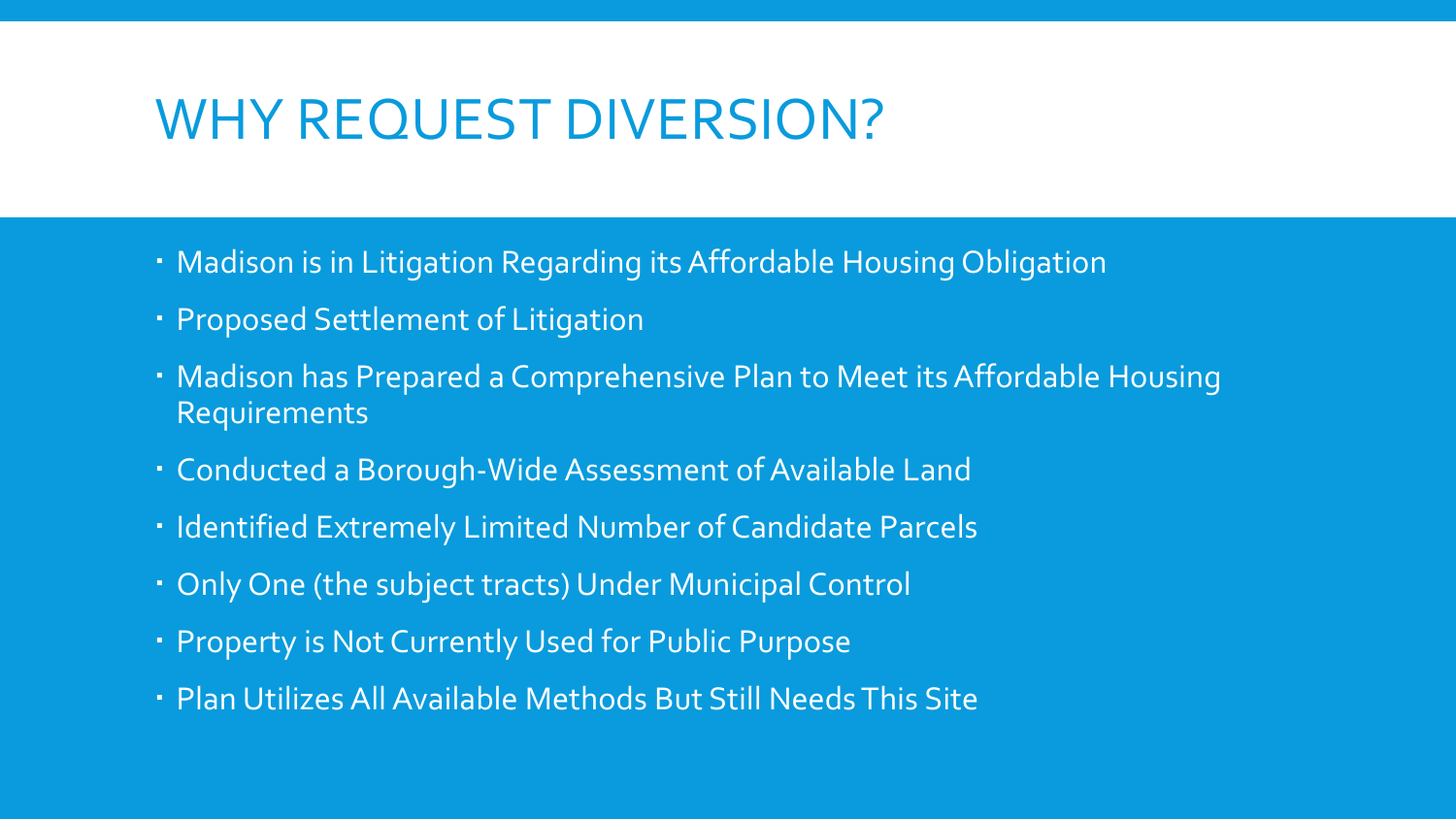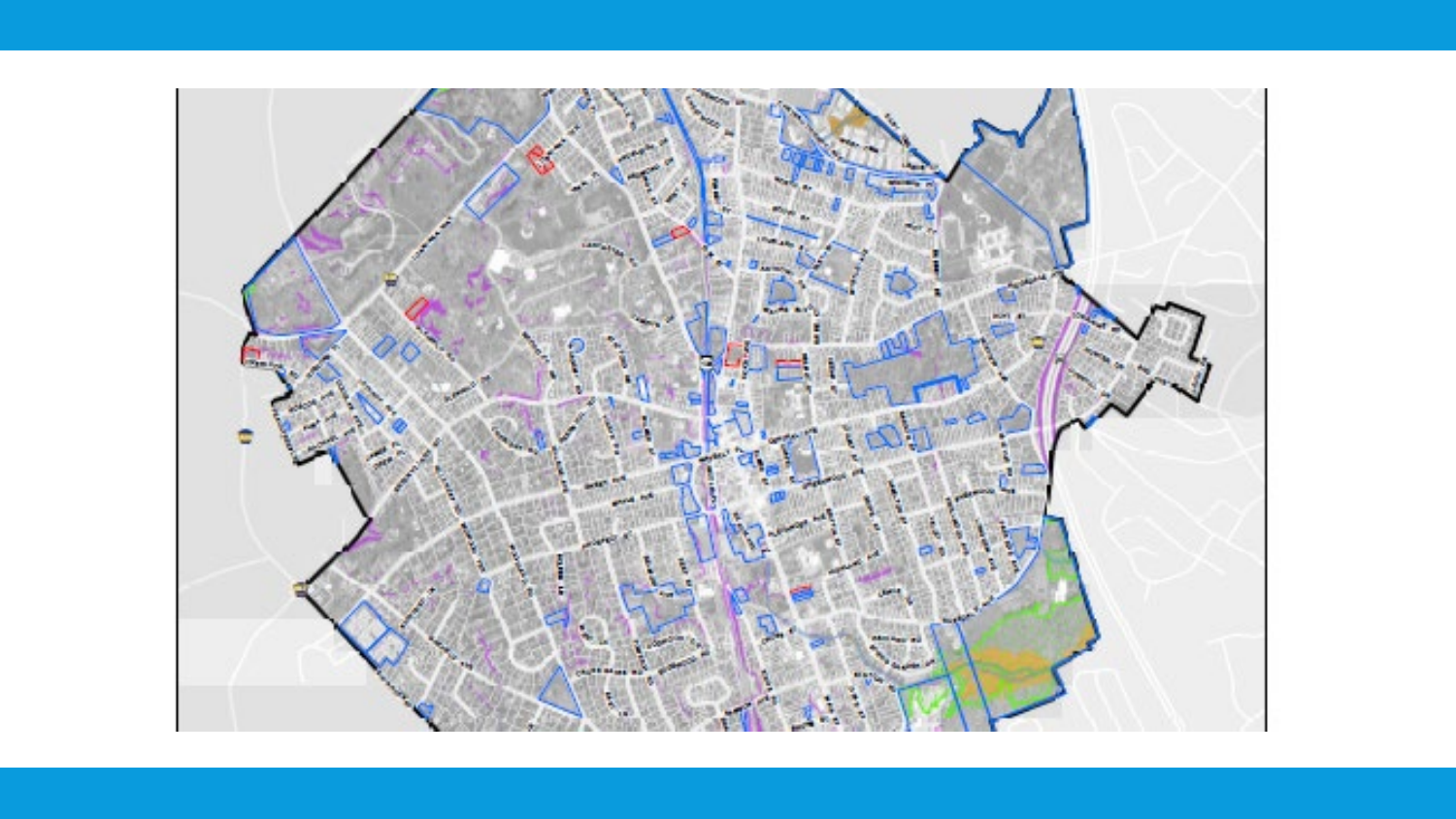# ALTERNATIVES

#### **· If Madison Takes No Action**

- Subject to Builder's Remedy Lawsuit
- Borough Potentially Loses Control of Planning
- Affordable Housing Project Would Allow 5:1 Ratio of Market to Affordable Units
- Potential Actions
	- There Are No Other Reasonable Alternatives
	- Borough is Providing All Available Methods of Meeting Obligation
	- Other Municipally-Owned Land Not Suitable
- Private Developer Will Create 40 100% Low-Moderate Income Units
	- Borough Still Owns Land
	- Developer Utilizes Tax Credits to Finance Construction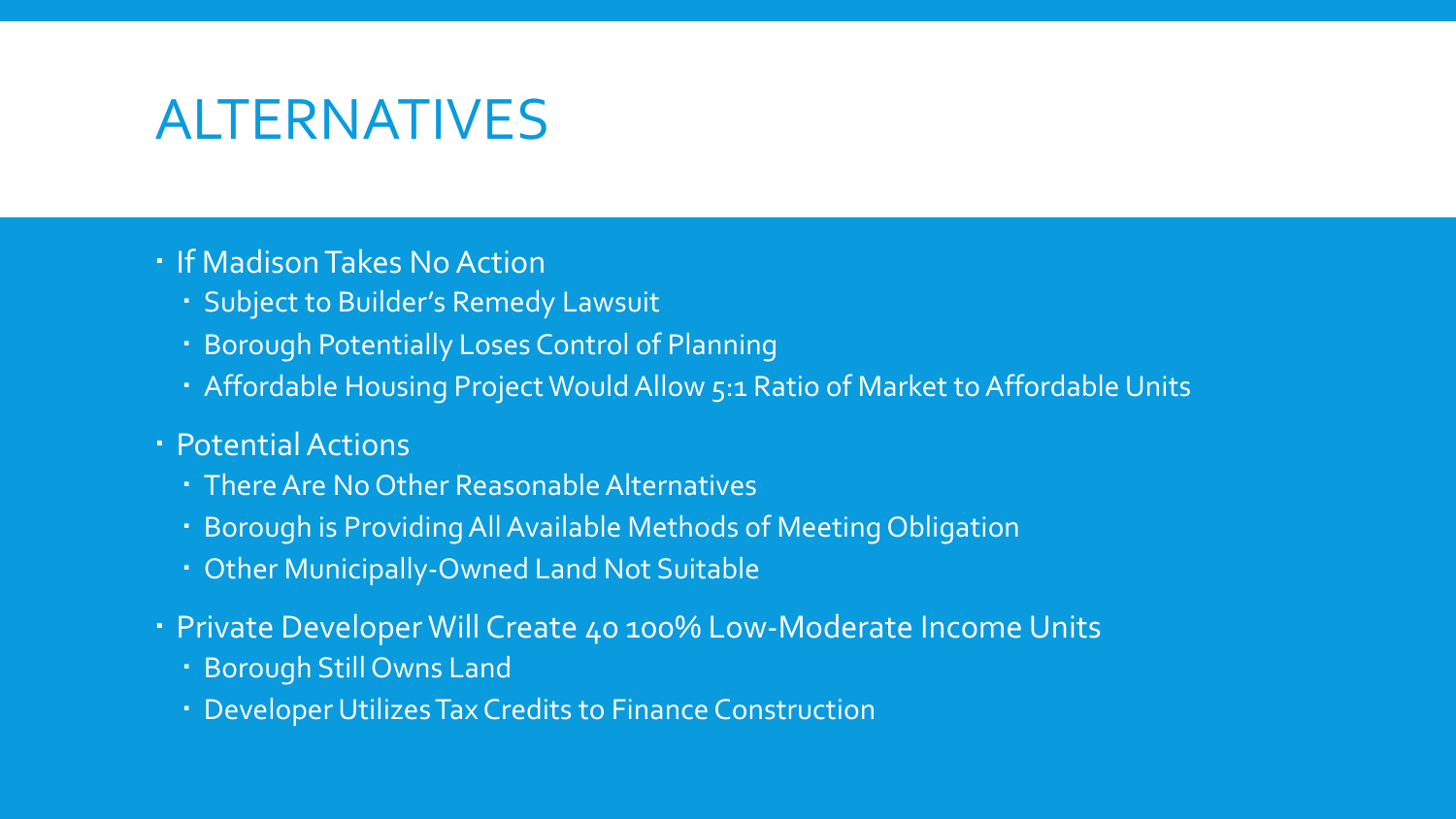## COMPENSATION

- County Diversion Process Mirrors Green Acres Rules
- Compensation is Set by Green Acres Regulations
- Public Diversion (Diversion for Public Purpose)
	- 2:1 Replacement of Land; or
	- 4:1 Monetary Compensation Based Upon Fair Market Value (\$5,000 Minimum)
- Private Diversion (Diversion for Private Purpose)
	- 4:1 Replacement Land
	- 10:1 Monetary Compensation (\$5,000 Minimum)
- Open Space Funds Cannot be Used for Compensation
- Same Land Constraints Require Borough to Seek Monetary Compensation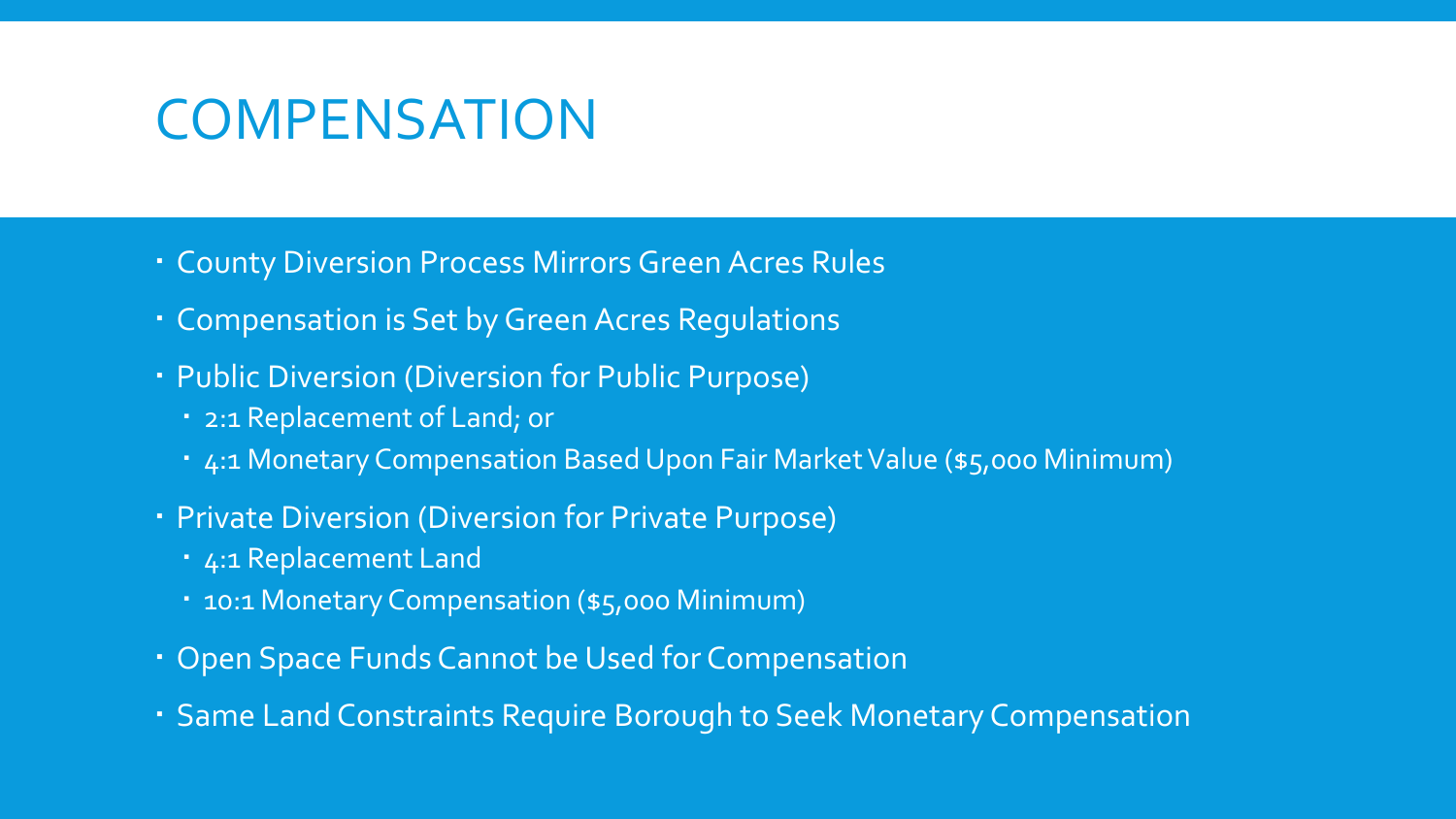# **SUMMARY**

- The Borough has an affordable housing obligation.
- That obligation is the subject of litigation currently in the Superior Court.
- Madison is making a good-faith effort to both establish the size of its obligation and to create a methodology of providing its share of affordable units.
- As part of that effort, the Borough has retained professionals to assess potential sites and to devise a reasonable plan to create the required number of units.
- The Borough's planning effort included an analysis of available vacant land in the municipality.
- A very limited number of viable potential sites for affordable housing were identified.
- The Borough has created a plan that includes recently constructed affordable housing, inclusionary zoning (where 70-80% of units are market value units with the balance being low- and moderate-income units), providing some overlay zoning in commercial areas to incentivize inclusionary housing, and rehabilitating existing units.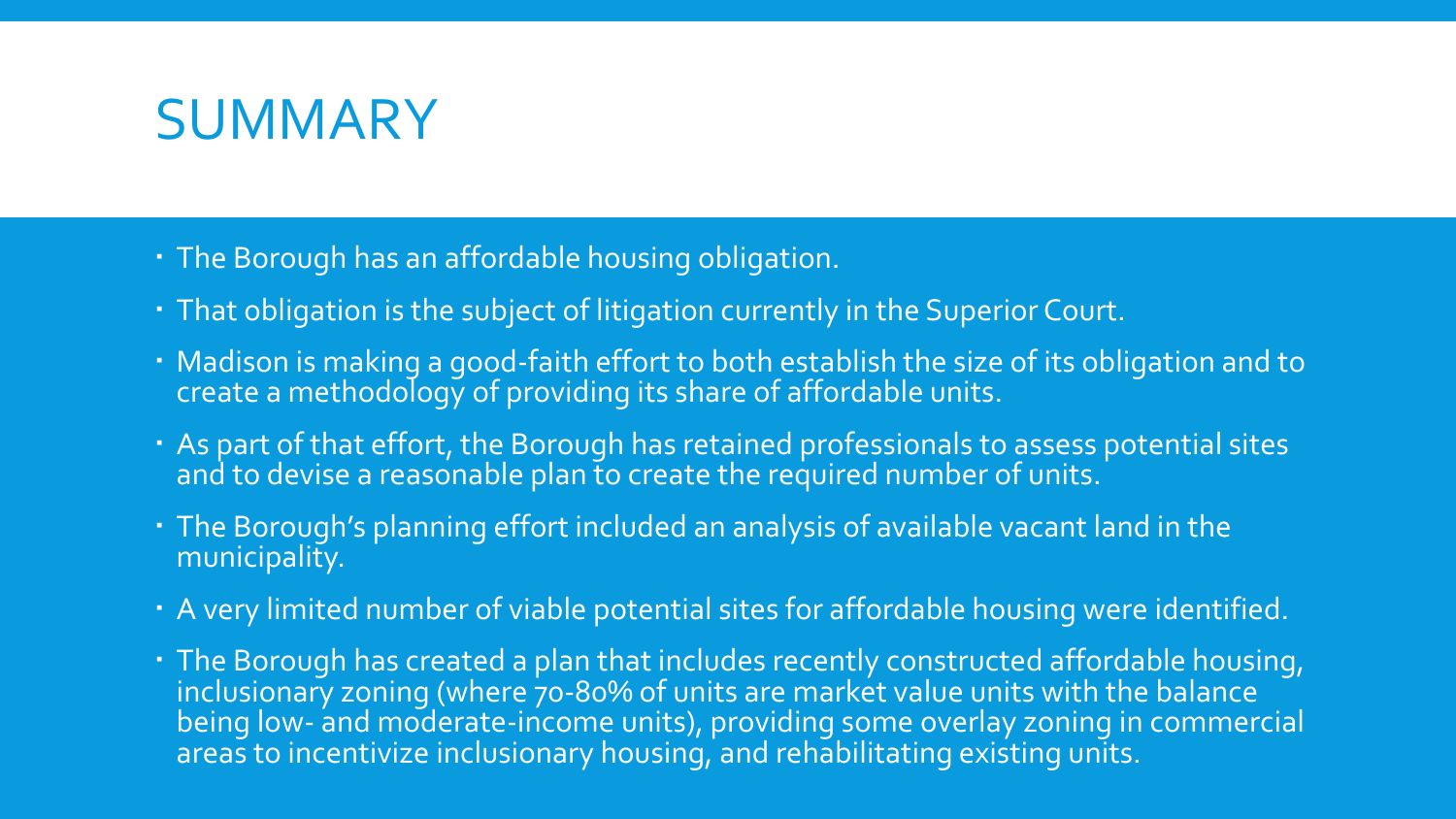# SUMMARY (CONT'D)

- Only one of the identified viable, vacant sites is owned/controlled by the municipality.
- That site is the surplus land at the entrance to the Madison municipal complex that was purchased through county and state open space programs.
- . The identified tracts can accommodate approximately 40 apartment units.
- The property is contaminated. That contamination led to the state excluding this land from Green Acres restrictions. However, the County did not exclude this portion from its restrictions.
- These tracts (just over 2 acres) have no reasonable recreational value at present.
- The Borough needs to utilize this land, because even with the other methods included, they cannot provide the units required under their obligation within a reasonable time period.